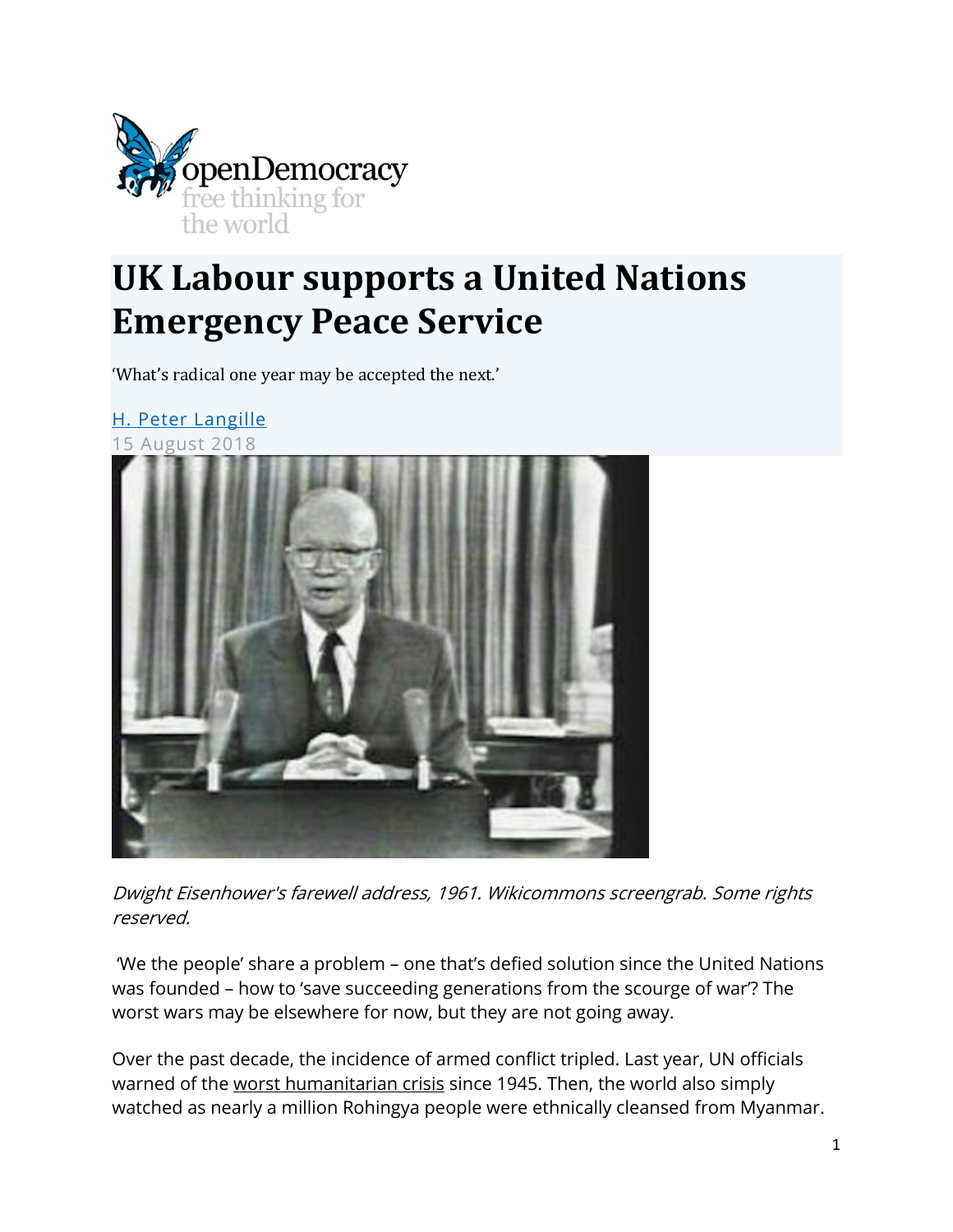Now, sixty-nine million people are desperately fleeing war, violence and persecution. In June, the [International Crisis Group](https://www.crisisgroup.org/crisiswatch) reported deteriorated situations in: Burundi, Cameroon, Central African Republic, Somalia, Somaliland, Mali, Niger, Taiwan Strait, Afghanistan, Indonesia, Israel/Palestine, Syria, Iran and Yemen. More recently, the [Global Peace Index 2018](http://visionofhumanity.org/app/uploads/2018/06/Global-Peace-Index-2018-2.pdf) estimated the annual cost of war and violent conflict at a staggering \$14.7 trillion (US). Even children recognise that's unsustainable.

UN peace operations definitely help, but they're now relegated to post-conflict stabilization – putting a lid on a crisis – once the fighting slows to allow the start of a peace process. For every operation, the UN faces an arduous process of renting the highly-valued resources of its member states, negotiating around their terms and accepting their conditions. Instead of [UN rapid deployment](https://www.ipinst.org/wp-content/uploads/publications/ipi_e_pub_improving_un_rapid_deployment.pdf) to prevent worse, routine delays allow worse. Now, it usually takes six-to-twelve months to deploy. As a result, conflicts tend to escalate and spread, setting back the prospects for development and disarmament for decades. Then, they also require larger, longer UN operations at far higher costs.

The UN confronts a crisis. With the Trump administration pushing for unprecedented military spending while making deeper cuts to the UN budget, there will be even less chance to stem violent conflict. The 'SIPRI [Yearbook 2018'](https://www.sipri.org/sites/default/files/2018-06/yb_18_summary_en_0.pdf) reports, 'the number of personnel deployed with peace operations worldwide continues to fall while the demand is increasing."

Sadly, on the issue of UN reform, the official preference is for austerity 'do more with less' and, for more of the pragmatic, incremental approach (the tippy-toe steps), which haven't worked for twenty years and won't work to inspire more. But can't we step up to do better?

There is no magic wand. But Labour's Manifesto, *[For the Many, Not the Few](https://labour.org.uk/wp-content/uploads/2017/10/labour-manifesto-2017.pdf)* suggests a very promising step: "Labour will commit to effective UN peacekeeping, including support for a UN Emergency Peace Service."

#### **Labour's Manifesto proposal**

A [United Nations Emergency Peace Service](https://www.opendemocracy.net/h-peter-langille/united-nations-emergency-peace-service-one-step-toward-operational-prevention-and-p) (UNEPS) is one step towards meeting these serious, recurring challenges.

With this one development – effectively a standing 'UN 999' first responder for complex emergencies – the UN would finally have a rapid, reliable capacity to help fulfil four of its tougher assigned tasks. A UNEPS is designed to help prevent armed conflict and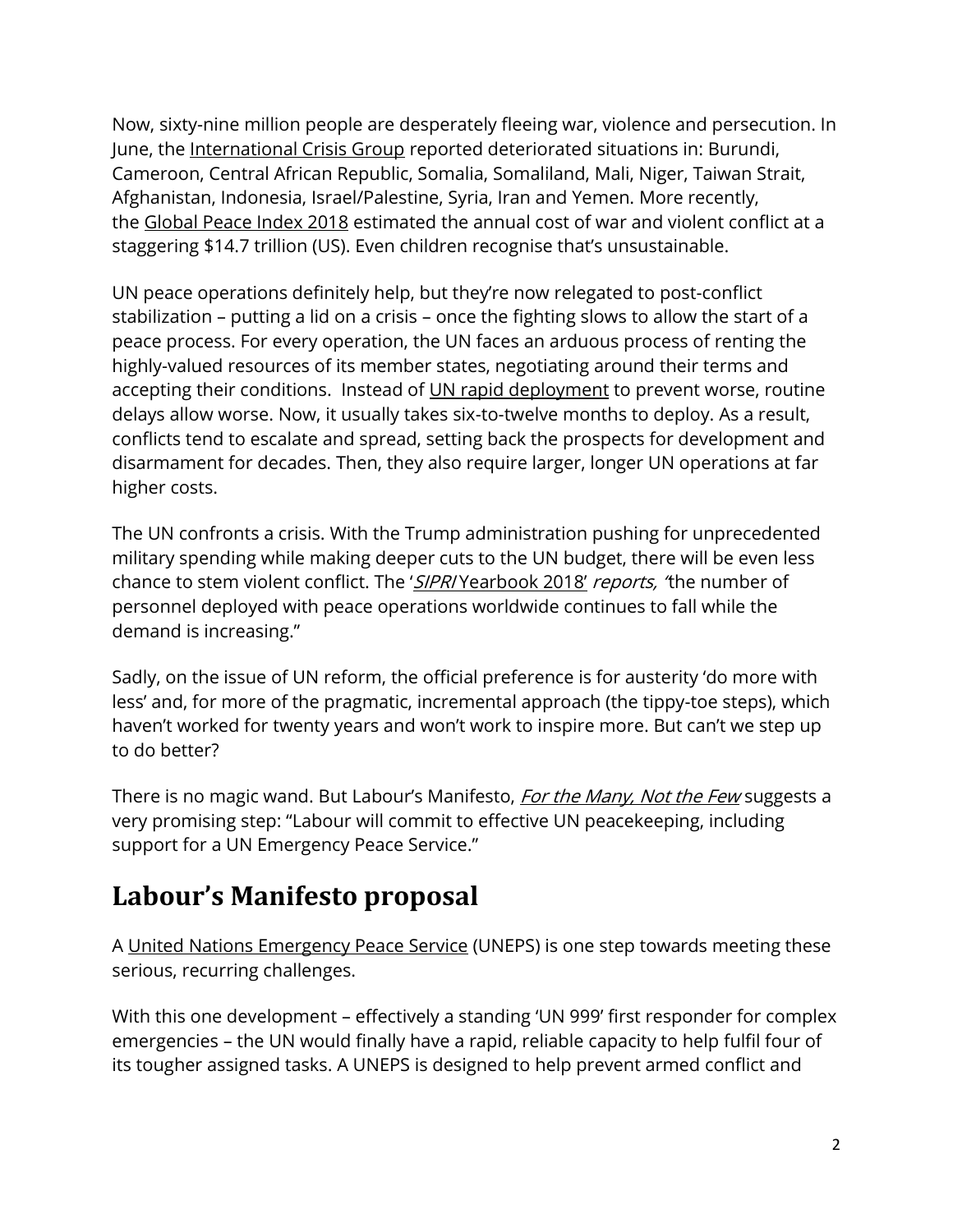mass atrocity crimes, to protect civilians at extreme risk, to ensure prompt start-up for peace operations, and to address human needs where others either can't or won't.

Ten core principles are central to the proposal. A UNEPS is to be:

- 1. a permanent standing, integrated UN formation;
- 2. highly trained and well-equipped;
- 3. ready for immediate deployment upon authorization of the UN Security Council;
- 4. multidimensional (civilians, police and military);
- 5. multifunctional (capable of diverse assignments with specialized skills for security, humanitarian, health and environmental crises);
- 6. composed of 13,500 dedicated personnel (recruited professionals who volunteer for service and are then screened, selected, trained and employed by the UN);
- 7. developed to ensure regional and gender equitable representation;
- 8. co-located at a designated UN base under an operational headquarters and two mobile mission headquarters;
- 9. at sufficient strength to operate in high-threat environments; and,
- 10. a service to complement existing UN and regional arrangements, with a first responder to cover the initial six months until Member States can deploy.

Aside from sufficient police to restore law and order, a UNEPS includes a military formation to deter aggression and maintain security, as well as an array of civilian teams to provide essential services for conflict resolution, human rights, health, disaster assistance and peacebuilding quick impact projects.

Arguably, its most distinctive feature is that it would be a standing UN formation, prepared and ready to serve in diverse UN operations, immediately available upon authorization of the UN Security Council. With advanced doctrine, training and equipment, UN operations could get off to a good start quickly at the outset of a crisis. A UNEPS could also serve as a vanguard, strategic reserve and a modest security guarantor, both to deter violent crime and respond, when necessary, to prevent and protect. Clearly, it would also help to develop higher standards system-wide.

Unlike previous proposals, a UNEPS is to complement existing UN arrangements, with a service that's gender-equitable. It is likely to be both a life-saver and a [cost-saver.](http://www.palgrave.com/la/book/9781137603388)

#### **A cooperative process**

The proposal for a [United Nations Emergency Peace Service](http://globalcommonsecurity.org/drpeterlangille/initiatives/united-nations-emergency-peace-service-uneps/) (UNEPS) largely stemmed from a former [Canadian government study](http://www.worldfederalistscanada.org/programdocs/UNEPSfiles/RR_eng2.pdf) on UN rapid deployment in the aftermath of the Rwandan genocide. That was a cooperative process carried out in close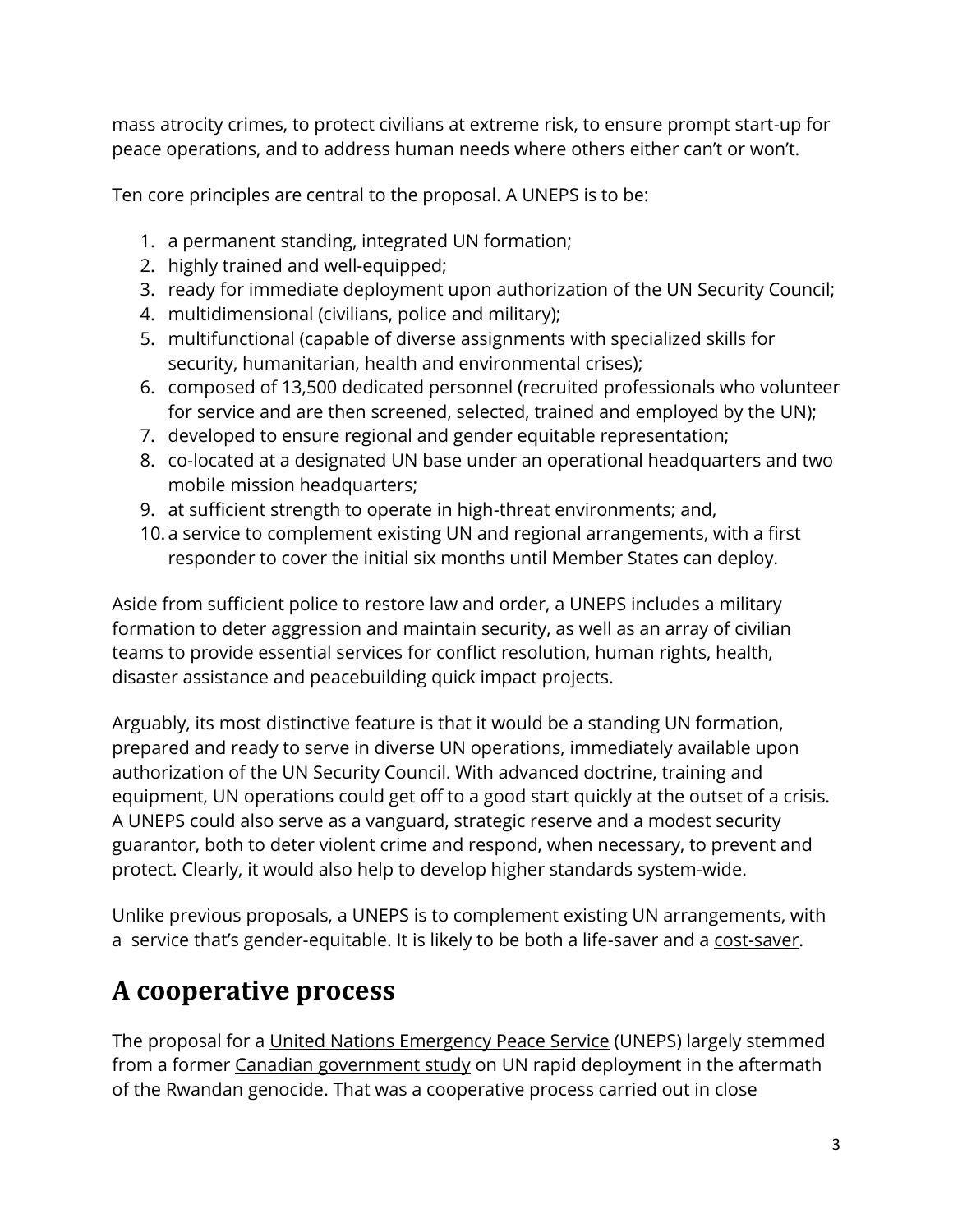consultation with multinational partners, military advisors and the advice of UN officials. It was followed by a multinational initiative of twenty-eight UN member states in the Friends of UN Rapid Deployment. On a routine basis, the plans are updated to ensure it corresponds to the more recent developments in UN peace operations.

The inspiration for the earlier [option](http://www.centerforunreform.org/?q=node/517) and [ongoing efforts](https://www.palgrave.com/gp/book/9781137603388) was wider, but often from Sir Brian Urquhart, the study's co-chair and former UN Under-Secretary General for Political Affairs. In his words:

This venture is of the greatest importance both to the UN as a responsible institution and to the millions as of yet unknown, innocent victims who might, in the future, be saved by this essential addition to the UN's capacity to act on their behalf. There is one overwhelming argument for the United Nations Emergency Peace Service. It is desperately needed, and it is needed as soon as possible.

Among the useful insights from the earlier process and similar experience are the following:

First, when the need is most evident, the prior preparation isn't. To succeed, there would be a need for a viable, widely appealing plan, with a global constituency of support. The UNEPS proposal covers both.

– Second, any new UN service would have to complement existing UN and regional arrangements and correspond to the requirements of complex emergencies. A multidimensional 'first-responder' of civilians, police and military in a coherent UN formation does both.

– Third, to be cost-effective, a new service would have to be multifunctional and capable of various assignments in security, humanitarian, health and environmental crises. There is little tolerance within the UN system for any post or service that is idle, under-utilized and expensive. With a modular formation, UNEPS' deployments can be tailored for a wider array of mission-specific requirements.

– Fourth, official consultations world-wide revealed near-unanimous opposition to the term, 'UN Standing Force'. Yet that concept might be reframed and redesigned to do better and do more. As a result, the focus shifted to a standing emergency group/service composed of individuals volunteering to serve who would be screened, selected, trained appropriately and compensated with status similar to UN civil servants. The UNEPS option ensures that the UN would have dedicated personnel within a dedicated service.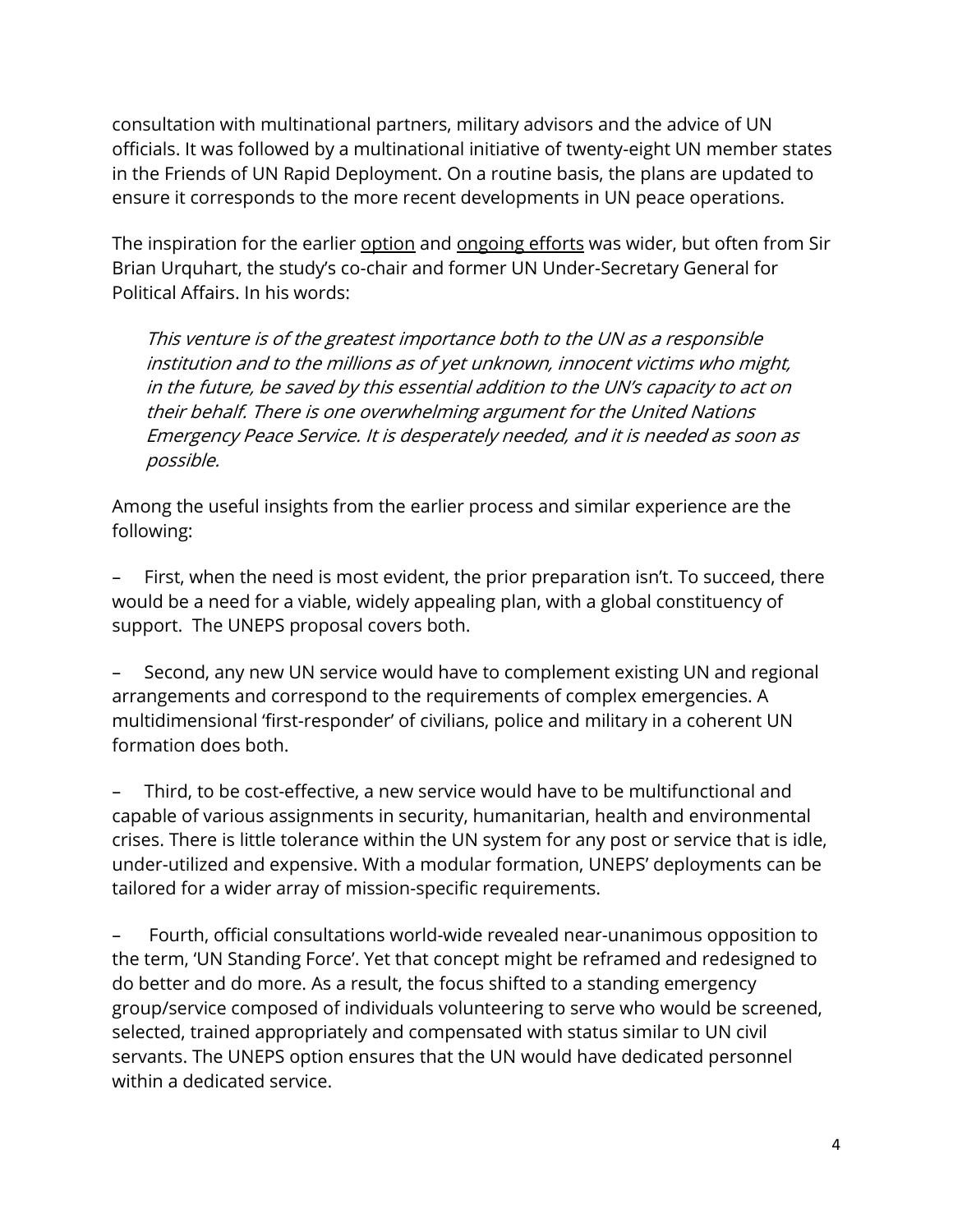People and politicians tend to be more receptive to legitimate emergency services. They're easier to defend; another armed force is far tougher. But there's no agreement on this either.

## **A UN 'Standing Force'**

To cite one example, [Paul Rogers and the Oxford Research Group](https://www.oxfordresearchgroup.org.uk/sustainable-security-global-ideas-for-a-greater-britain) now suggest a UN 'Standing Force' that draws from national militaries, with UK forces in a lead role. While perhaps more convenient, this option leaves national governments and military establishments in control to decide if, when and how they may contribute. As with the UN standby arrangement system and the earlier SHIRBRIG, governments and militaries tend to wait, watch, assess the risks and usually decline participation. In short, with a few exceptions, northern militaries proved to be far better at standing by than standing up to help.

Do we really want a United Nations where national military establishments have even more influence? A militarized UN is neither needed nor a coherent plan for military transformation. Isn't that [liddismo](https://www.opendemocracy.net/paul-rogers/beyond-%E2%80%9Cliddism%E2%80%9D-towards-real-global-security)n a new level? Are national militaries likely to support participation in a UN Standing Force? No! They would neuter any prospect of it working. And, a UNEPS offers a more promising alternative. As the official [Canadian study](https://s3.amazonaws.com/piquant/Langille/Towards+a+Rapid+Reaction+Capability+for+the+United+Nations.pdf) on rapid deployment highlighted:

UN volunteers offer the best prospect of a completely reliable, well-trained rapid reaction capability. Without the need to consult national authorities, the UN could cut response times significantly, and volunteers could be deployed within hours of a Security Council decision… Ultimately, a UN rapid reaction capability can be truly reliable only if it no longer depends on Member States of the UN for the supply of personnel for peace operations.

Clearly, a UNEPS would help to offset the political pressure many contributing governments face when confronted with awkward decisions about whether to deploy their people into potentially high-risk operations.

Understandably, many now ask what might be able to intervene and stop the brutal wars in Syria, Libya and Yemen? But perhaps the key question is why those conflicts had to escalate into larger, longer wars? A rapid and reliable UN 'first responder', arriving at the outset, with an array of useful services, might have had a far better chance of preventing each from ever becoming a war. No, a UNEPS isn't designed for war-fighting or large-scale enforcement action. But it's sufficiently robust to work within armed conflict in either a civilian protection role or in preventing escalation and spread.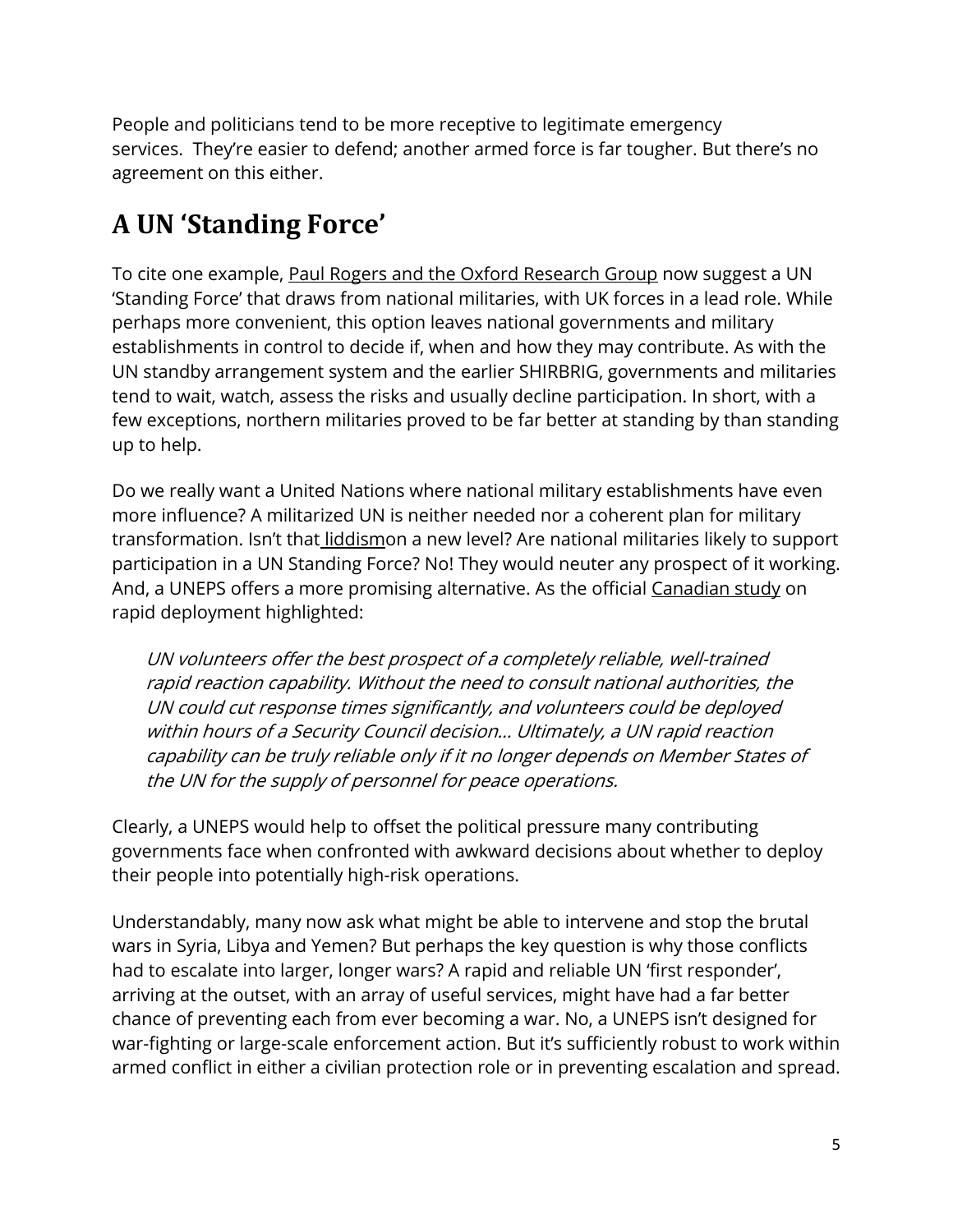Finally, if there is one lesson that should have been learned over the past decade, it's that security in the future is likely to depend on our capacity to help others, not on building more capacity to fight more wars.

#### **Costs and cost-effectiveness**

Obviously, a UNEPS would be costly to develop; \$3 billion in start-up costs, with annual recurring costs of \$1.5 billion, shared proportionally among 193 Member States. Yet it should help to prevent the escalation of volatile conflicts; to deter groups from violence; and, to cut the size, length and frequency of UN operations. Even with success in just one of those areas, it would provide a substantive return on the investment.

In the UK and elsewhere, the 'costs' tend to be assessed against preferred priorities and interests. Developing a UNEPS is roughly equivalent to the cost of building four naval frigates, similar to the cost of refitting four diesel submarines, close to the base purchase price of thirty-five F-35 multi-role fighter jets and almost one quarter the cost of the sale of LAV6 (light armoured fighting vehicles) to Saudi Arabia. Officials often berate the cost of UN peace operations yet seldom question whether the more expensive war-fighting systems are needed or useful in wars that threatens our species.

In making the case for UNEPS advocacy [Robin Collins](http://www.globalpolicyjournal.com/blog/13/11/2013/gp-responses-shouldn%E2%80%99t-uneps-advocacy-be-front-and-centre) astutely notes, "if political will is the central issue – and it is – that roadblock is not being held up by the costing formula." Understanding the wider potential here may help to explain a lot, including the current lack of political will.

### **Wider benefits**

As early as 1961, officials in the US State Department [identified](http://dosfan.lib.uic.edu/ERC/arms/freedom_war.html) a UN Peace Force as the key to disarmament. In their words,

There is an inseparable relationship between the scaling down of national armaments on the one hand and the building up of international peacekeeping machinery and institutions on the other. Nations are unlikely to shed their means of self-protection in the absence of alternative ways to safeguard their legitimate interests. This can only be achieved through the progressive strengthening of international institutions under the United Nations and by creating a United Nations Peace Force to enforce the peace as the disarmament process proceeds.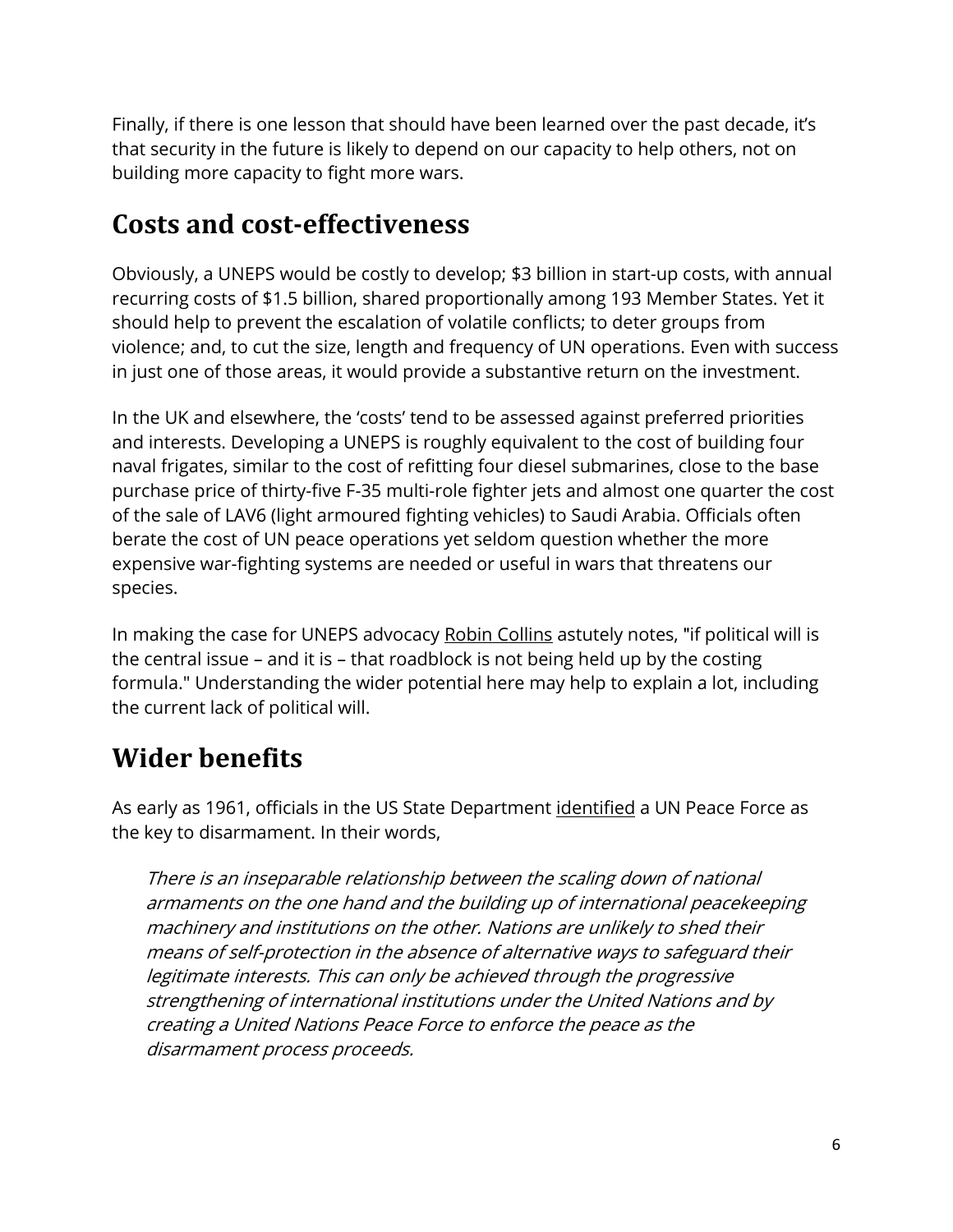These are intimately related, overdue processes with the potential to free up substantive resources for addressing other pressing global challenges.

A more effective UN, which can actually prevent armed conflict, protect civilians and begin to 'save succeeding generations from the scourge of war' would encourage a progressive, overdue shift. A big joint project might help to revitalize cooperation among the more powerful states on the UN Security Council.

## **The impediments**

So, why haven't governments supported such an option? Political realism – the pursuit of power – dominates and incurs a deep dependency, while stifling vision and idealism. Most of the UN's 193 member states maintain independent national armed forces to deter perceived aggression either from neighboring countries or intervention from abroad, as well as to maintain sovereign control over citizens. In the absence of a rapid and reliable security guarantor, governments assume the international level is marked by more anarchy than cooperation. Many see 'self-help' with traditional military approaches as the only available option to secure their interests.

Occasionally, a fraction of these military resources are used progressively in support of a UN peace process. But, most are constantly engaged in preparing for more war. As Dwight Eisenhower's [farewell address](https://www.ourdocuments.gov/doc.php?flash=false&doc=90&page=transcript) warned in 1961, this dependency has deepened:

This conjunction of an immense military establishment and a large arms industry is new in the American experience. The total influence – economic, political, even spiritual – is felt in every city, every State house, every office of the Federal government…In the councils of government, we must guard against the acquisition of unwarranted influence, whether sought or unsought, by the military-industrial complex. The potential for the disastrous rise of misplaced power exists and will persist.

With globalization, the military-industrial complex has expanded worldwide into finance, banking and insurance sectors, big oil and gas, logistics and telecommunications, media, academe and high-tech. The military-industrial complex sets the global agenda by harmonizing interests and building bridges to ensure their constituents get a piece of the pie. For those with the resources, investing in protracted violent conflict remains a pretty safe bet, with substantive profits and few risks, especially when aligned to overwhelming political, economic and military power.

For now, the net effect is that people and governments have a small, underfunded, semi-dysfunctional peace system dominated by an extravagantly funded war system.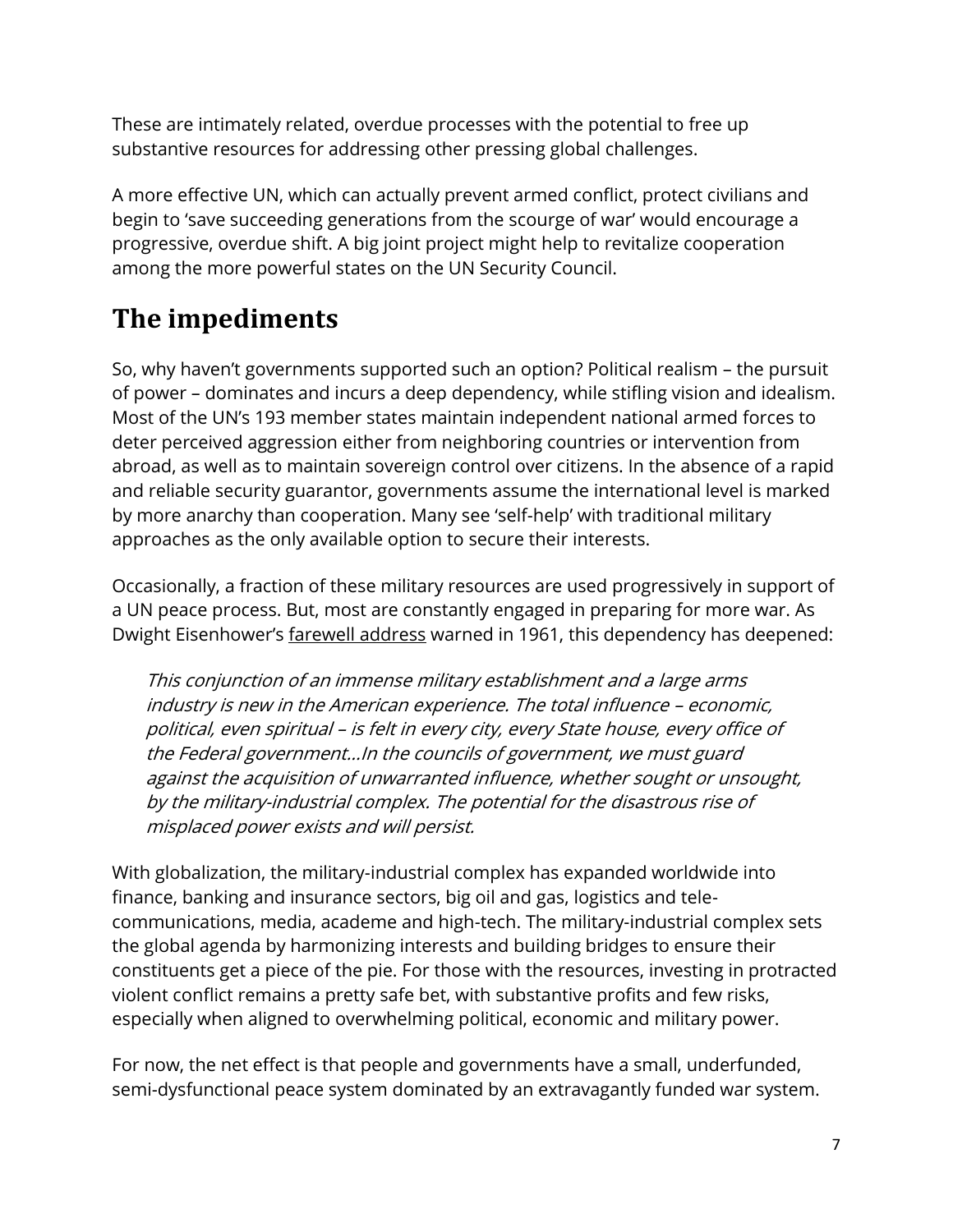So, one critical question is what might start to take the profit out of war? In his 2015 [address](https://www.theguardian.com/world/ng-interactive/2015/sep/24/pope-francis-addresses-congress-annotated) to the US Congress, Pope Francis tried a combination of persuasion and guilt:

Being at the service of dialogue and peace also means being truly determined to minimize and, in the long term, to end the many armed conflicts throughout our world. Why are deadly weapons being sold to those who plan to inflict untold suffering on individuals and society? Sadly, the answer, as we all know, is simply for money: money that is drenched in blood, often innocent blood. In the face of this shameful silence, it is our duty to confront the problem and stop the arms trade.

Yes, it's our shared duty to confront the problem. But how? Recently, the UN managed a wonderful Treaty on the Prohibition of Nuclear Weapons, but the awkward question for many parties is 'how and with what' might the shift be effected without a very expensive build-up of conventional forces? An unarmed, nonviolent civilian peace [force](http://nvpf.org/) may merit consideration as a nice step, doing wonderful work, but is it sufficient to provide the security guarantor that many countries need before dismantling the offensive capacity of their armed forces? As [John Burroughs](http://www.reachingcriticalwill.org/images/documents/Disarmament-fora/nuclear-weapon-ban/reports/NBD2.5.pdf) writes, "the abolition of nuclear weapons will not be possible so long as nuclear deterrence holds sway as an alleged means of defense and ensuring peace and security." Yet governments sustain nuclear deterrence, the arms trade and the war system at enormous expense, not only because it serves powerful interests and profits, but also from perceived insecurity due to the lack of a viable UN system to deter aggression and maintain security.

#### **What's next?**

Writing in prompt response to the mention in the Labour Manifesto, the head of the [Oxford Research Group](https://www.oxfordresearchgroup.org.uk/un-peacekeeping-and-the-2017-election) greeted UNEPS as a "supranational standing army" as "the most radical of the ideas" within its pages. Another astute [source](https://www.worldpoliticsreview.com/articles/22350/in-the-u-k-elections-a-post-brexit-internationalist-vision-comes-into-focus) of 'strategic purpose' in UN affairs followed up, lamenting the leadership of Corbyn, then ridiculing Labour's support of a UNEPS as, "… the sort of concept that you only promise to back if you write a manifesto believing you have no chance of victory". Yet just last month, the same source concluded his [column](https://www.worldpoliticsreview.com/articles/24974/under-assault-multilateralism-needs-big-ideas-more-than-ever) conceding, "right now, agonizing caution is not going to save the global system. Big ideas just might."

Yes, heavier opposition and unwarranted influence are also inevitable from those dependent on or profiting from the prevailing approach, particularly the expert gatekeepers within the security sector. But Labour could encourage a better, more inclusive approach.